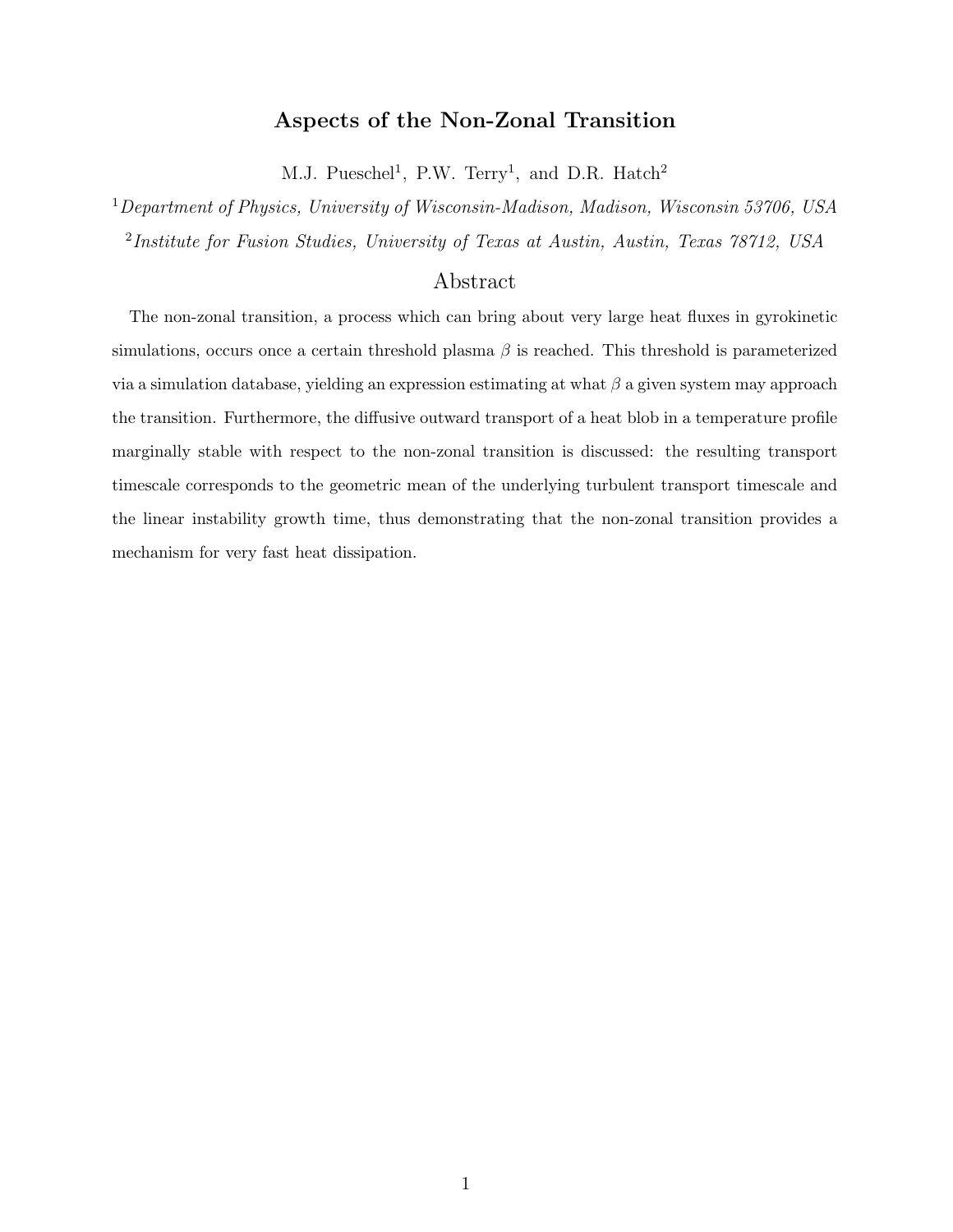# I. INTRODUCTION

Recently, the non-zonal transition (NZT) has been proposed as an explanation of the high- $\beta$  runaway [1, 2]. The latter occurs in gyrokinetic simulations of ion-temperaturegradient-driven (ITG) turbulence, where it causes turbulent amplitudes and transport levels to grow to extremely large values once a certain electron normalized plasma pressure  $\beta$  is exceeded. As it had been unclear whether this effect was a result of shortcomings of the available gyrokinetic codes (e.g., problems arising from numerical algorithms), very few prior publications exist discussing this phenomenon [3, 4].

ITG modes are known to saturate via energy transfer to zonal flows [5], which are poloidally and toroidally constant electrostatic perturbations  $\Phi_{\text{ZF}} = \Phi_{\text{ZF}}(x)$ , where x is the radial coordinate. Zonal flows act as a barrier for radial heat and particle transport, which is why heat flux levels in ITG turbulence are significantly lower than renormalized fluxes of electron-temperature-gradient-driven turbulence [6] for equivalent parameter regimes. If some process is able to prevent ITG saturation via zonal flows, the expected result will be that the quasi-stationary turbulent state will be achieved only at excessively large amplitudes and fluxes.

This is exactly what occurs during the NZT: the zonal flows are depleted, thus no longer saturating the ITG mode at low amplitude. The depletion is a consequence of parallel electron motion in strongly stochastic magnetic fields. The resulting radial motion allows them to cross the radial barrier as which the zonal flow acts, thereby contributing to a current that reduces the radial gradient in the electrostatic potential corresponding to the zonal flow [8]. If this diminishing action depletes the zonal flow more quickly than the secondary instability mechanism [7] of the ITG mode is able to replenish it, the system can no longer rely on zonal flow activity to regulate its turbulent dynamics.

The reason why the NZT occurs very suddenly has been traced back to a sudden increase in magnetic stochasticity [9], caused by the decorrelation of the odd-parity component  $B_x^{\text{odd}}(z) = (B_x(z) - B_x(-z))/2$  of the radial magnetic field perturbation, with the parallel coordinate denoted by z. While usually not able to break magnetic flux surfaces,  $B_x^{\text{odd}}$  may contribute to the stochasticity of a field line if the latter, integrated from the inboard to the outboard mid-plane, decorrelates from the (perturbed) field: in this case, the path back from the outboard to the inboard side is statistically independent from the first half poloidal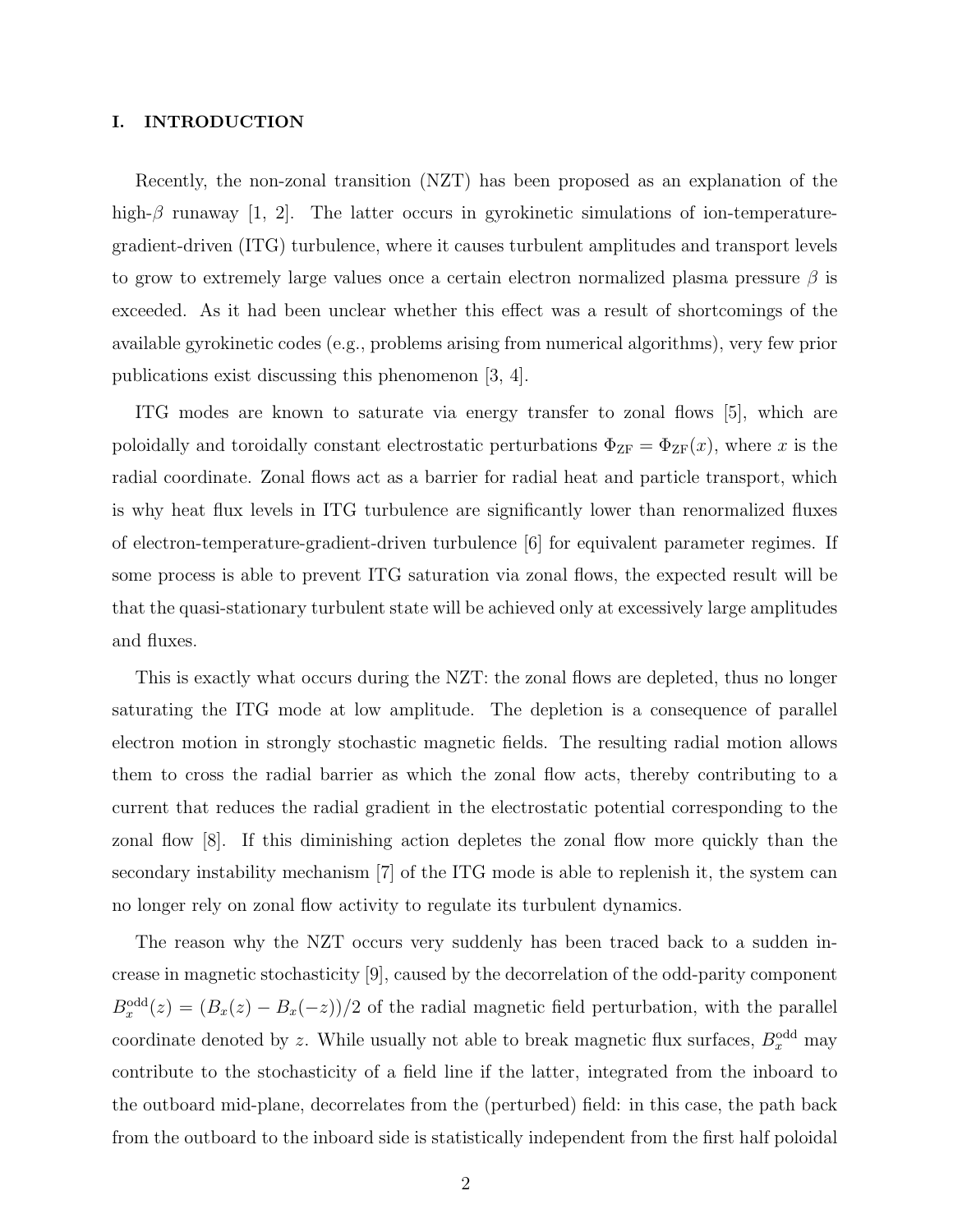turn, and the field line will, in general, not return to its original radial position. In other words, increasing  $\beta$  and therefore  $B_x^{\text{odd}}$  continuously displaces a field line at the outboard side from its radial position at the inboard side by an increasing amount, only to find its way back to the original inboard position by completing its poloidal turn. If, however, the displacement exceeds the correlation length of  $B_x$  at the outboard side, the second half of its journey will lead it to a completely different position on the inboard. Therefore, an electron following this field line will now experience a radial displacement after one poloidal turn, leading to a radial current which, as described above, influences the zonal flow. It is to be stressed that in this process, electrons are removed from the original, unperturbed flux surface, not from their respective perturbed field lines. More details on the NZT and on field line decorrelation may be found in Refs. [1, 2].

In this paper, two additional aspects of the NZT are studied. First, a database of various gyrokinetic simulations is utilized to provide a simple way of estimating at what  $\beta_{\text{crit}}^{\text{NZT}}$  the NZT may occur for a given parameter set. Then, the impact of crossing this threshold on the transport rate of a heat blob in a fusion device is examined.

#### II. A SIMPLE PARAMETERIZATION OF THE NZT THRESHOLD

To develop a better intuition about the NZT threshold  $\beta_{\rm crit}^{\rm NZT}$ , use is made of a database of radially local electromagnetic gyrokinetic turbulence simulations which was originally created to parameterize fast particle diffusion; for more details on the database and the constituting simulations, see Ref. [10]. Here, the database is used to empirically derive expressions for the two key parameters determining NZT onset: the half-turn radial displacement  $\Delta r_{1/2}$  of magnetic field lines and the radial correlation length  $\lambda_{Bxx}$  of the radial magnetic field perturbation. The intersection of these two quantities defines the onset of the enhanced magnetic stochasticity described above.

For the present purpose, in order to estimate  $\Delta r_{1/2}$ , it is helpful to first obtain an expression for  $B_x$ . With the results of Ref. [10] in mind, an appropriate choice is to replace the magnetic field fluctuation with  $\alpha_B \chi_{\text{eff}}^{1/2} \beta / \beta_{\text{crit}}^{\text{KBM}}$ , where  $\chi_{\text{eff}}$  is the sum of the ion and electron heat diffusivity (in gyro-Bohm units with normalization to the major radius  $R_0$ ) and  $\alpha_B$  is a scaling factor which turns out to be equal to 0.15: as illustrated in Fig. 1, this constitutes a relatively good description of  $B_x$ . There also exists a physical rationale for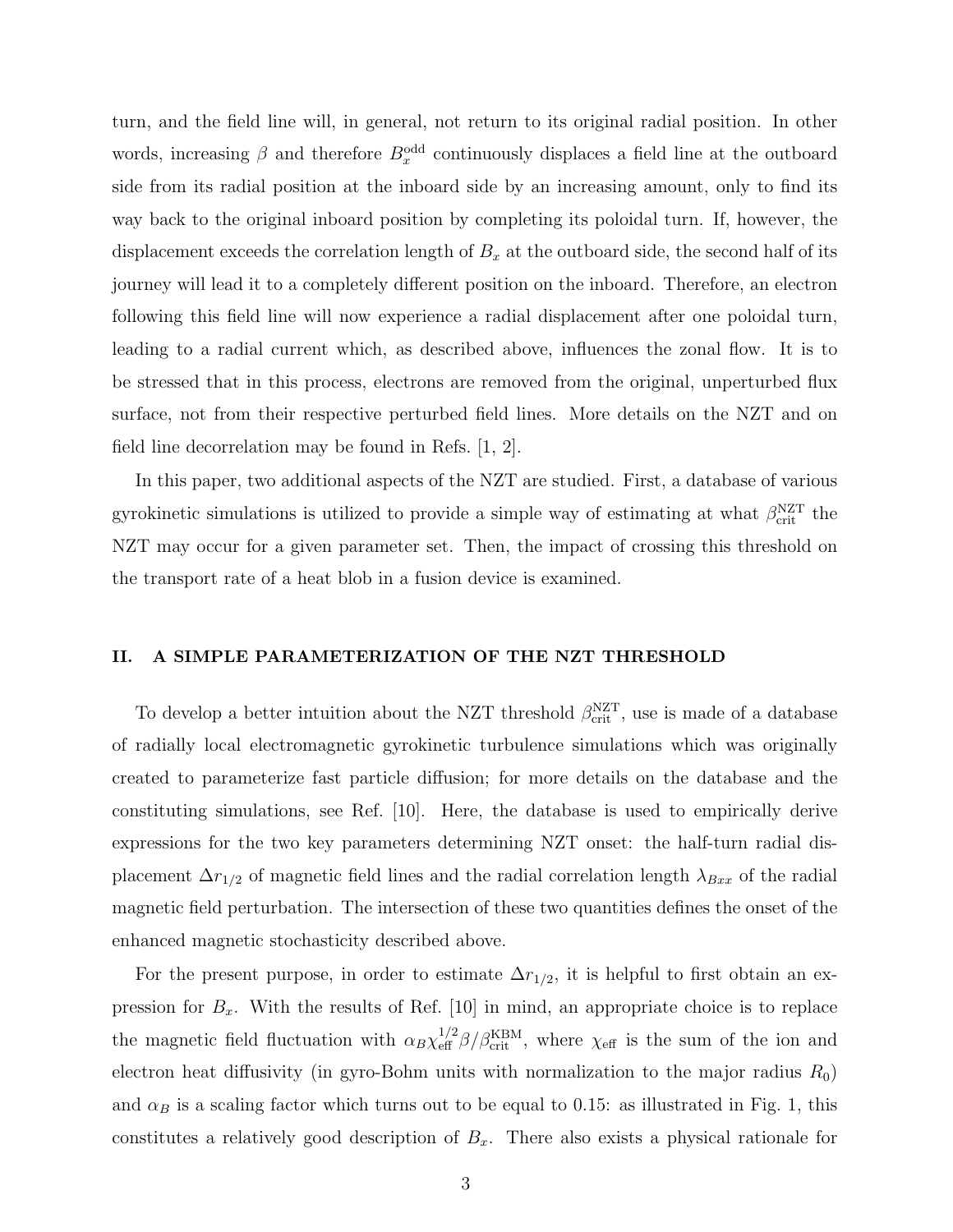

FIG. 1. Scatter plot of various gyrokinetic simulations, showing  $B_x$  in units of  $B_0 \rho_s / R_0$  as a function of  $\chi_{\text{eff}}^{1/2}\beta/\beta_{\text{crit}}^{\text{KBM}}$ ; here, the heat diffusivity has units of  $c_s\rho_s^2/R_0$ . The dotted fit corresponds to a slope of  $\alpha_B = 0.15$ .

this substitution:  $\chi_{\text{eff}}$  relates directly to the (squared) turbulent fluctuation level; whereas  $\beta/\beta_{\rm crit}$  tends to govern the ratio of the (averaged) amplitudes of the electrostatic to those of the electromagnetic fluctuations (see also Ref. [11]).

Translating  $B_x$  into  $\Delta r_{1/2}$  can be achieved through simple integration as follows:

$$
\Delta r_{1/2} = \int_{-\pi q_0 R_0}^{0} dz \frac{B_x(z)}{B_0} = \frac{\eta_B \pi q_0 R_0 \langle B_x \rangle_{\text{rms}}}{B_0} \ . \tag{1}
$$

In the last step, the half-turn average is replaced by the full-turn root-mean-square average, along with a scaling factor  $\eta_B$ . The variation of the background field  $B_0$  along z is assumed to be small. The quantity  $B_x$  plotted in Fig. 1 is also a root-mean-square. The introduction of  $\eta_B$  becomes necessary because, in general, the half-turn average is not identical to the rootmean-square of  $B_x$ —for instance, if both positive and negative values of  $B_x$  occur within the first half turn, they will not cancel in the root-mean-square. To obtain a generally applicable value for  $\eta_B$ , its average is taken for the three parameter cases – the Cyclone Base Case [12] (CBC), the GA standard case (see, e.g., Ref. [4]), and the trapped electron mode (TEM) case in Ref. [13] – described in Ref. [2], yielding  $(2.44 + 2.16 + 2.20)/3 = 2.3$ , which shall be used to estimate  $\Delta r_{1/2}$  below. The fact that all three values are very similar serves as an indication that this relation may be of more general relevance.

The other parameter necessary to predict the NZT threshold is the radial correlation length of  $B_x$ , denoted by  $\lambda_{Bxx}$ . While clearly, more intricate parameterizations of this quantity can be envisioned, Fig. 2 demonstrates that simply taking  $\lambda_{Bxx}$  to be a constant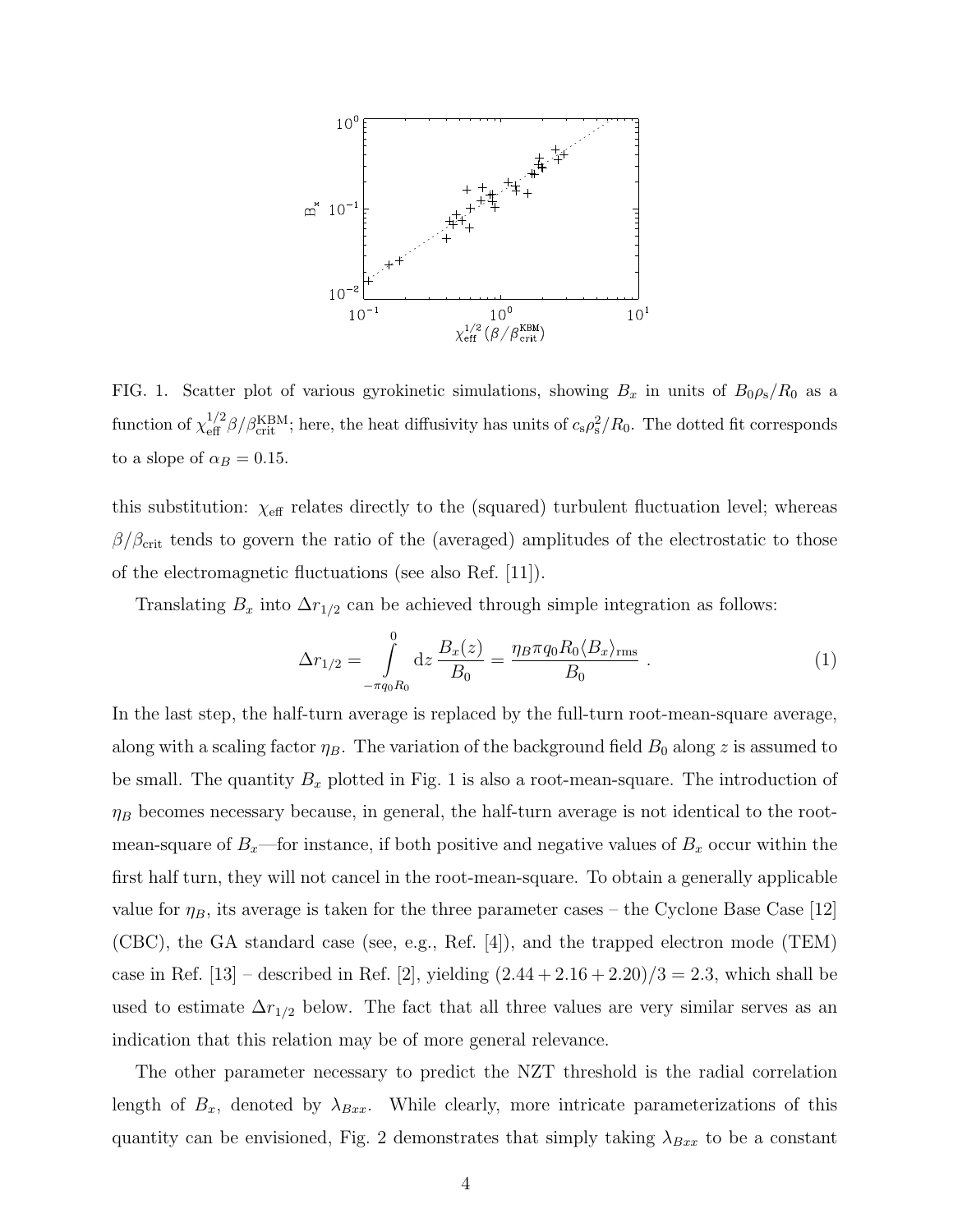

FIG. 2. (Color online) Scatter plot (black +'s) of various gyrokinetic simulations, showing  $\lambda_{Bxx}$  in units of  $\rho_s$  without any parametric dependence. The mean (black dotted line) marks  $\bar{\lambda}_{Bxx} = 10.0$ . Selecting only simulations which exhibit ITG turbulence (red  $\times$ 's) yields a slightly lower average  $\bar{\lambda}_{Bxx}^{\text{ITG}} = 9.3$  (red dashed line).

is not an unreasonable assumption, yielding a value of 9.3 in units of  $\rho_s$  for simulations with ITG characteristics (or 10.0 when including simulations with TEM or microtearing turbulence).

Setting the correlation length equal to the half-turn displacement in order to obtain  $\beta_{\text{crit}}^{\text{NZT}}$ yields n<br>National

$$
\lambda_{Bxx} = \Delta r_{1/2} = \pi q_0 R_0 \alpha_B \eta_B \chi_{\text{eff}}^{1/2} \frac{\beta_{\text{crit}}^{\text{NZT}}}{\beta_{\text{crit}}^{\text{KBM}}} \,. \tag{2}
$$

With the values for  $\alpha_B$ ,  $\eta_B$ , and  $\lambda_{Bxx}$ , this expression becomes

$$
\frac{\beta_{\text{crit}}^{\text{NZT}}}{\beta_{\text{crit}}^{\text{EBM}}} \approx \frac{8.6}{q_0} \chi_{\text{eff}}^{-1/2} . \tag{3}
$$

This result, its derivation having involved fits to (moderately) scattered data points, is not meant to be used to obtain precise predictions, but rather for a simple initial estimate of whether a particular case may be prone to an NZT. More precise answers require nonlinear simulations to obtain  $\Delta r_{1/2}$  and  $\lambda_{Bxx}$  directly. However, it is now possible to get a sense of whether a given parameter set may be close to an NZT, simply by using a heat diffusivity estimate from, e.g., quasilinear models.

This estimate can now be tested against simulation data. For all aforementioned cases (the CBC, GA standard, and TEM case), the predicted NZT threshold lies within approximately 40% of the respective measured value. This illustrates the above statement that Eq. (3) provides a reasonable estimate. Moreover, the deviations are consistent with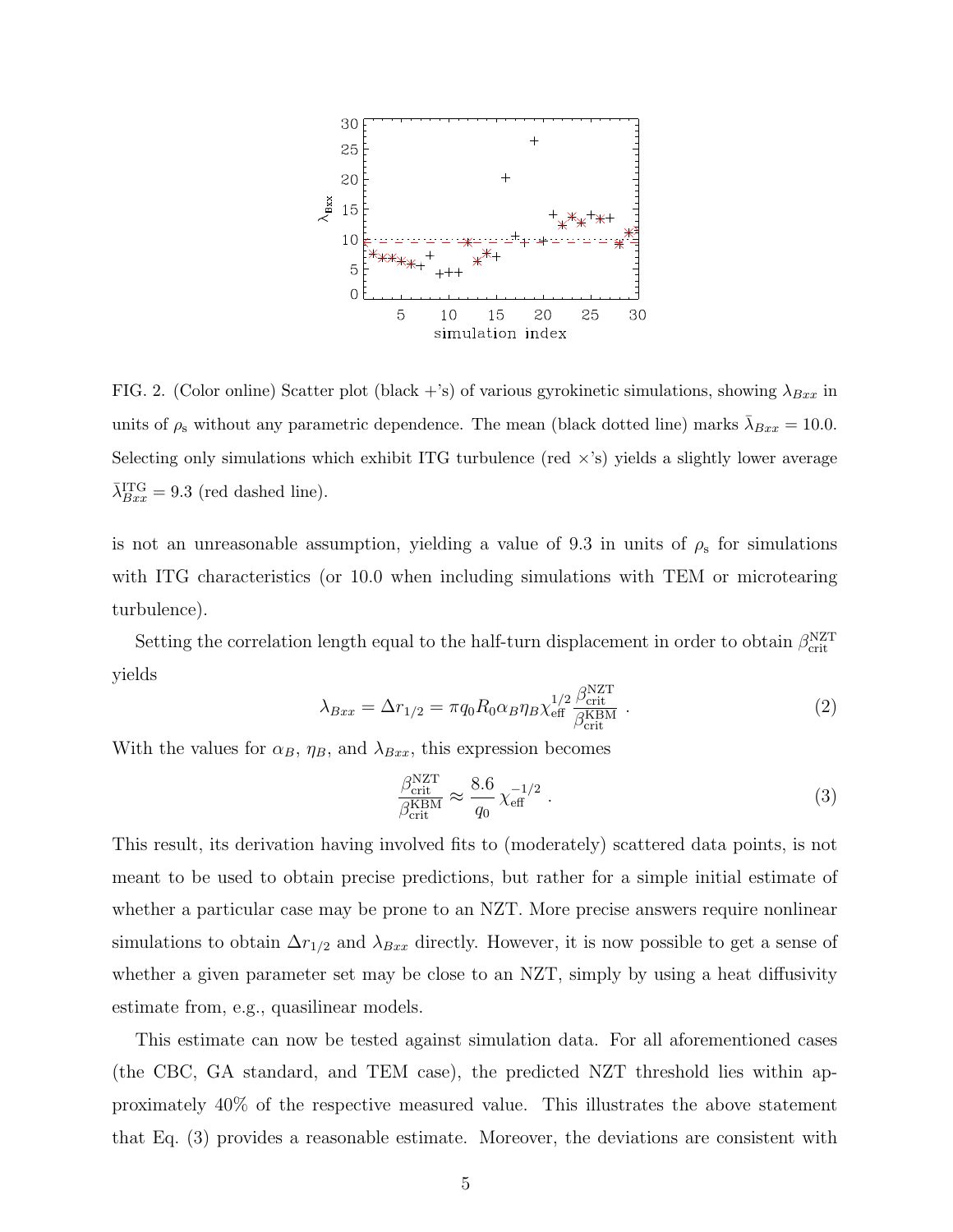the scatter in Fig. 2; note that no GA standard case data is included in the database in Ref. [10]. As a consequence, a more encompassing model for predicting the correlation length – which is beyond the scope of this work – can be expected to result in improved accuracy for predictions of  $\beta_{\text{crit}}^{\text{NZT}}$ .

Equation (3) also offers an explanation as to why  $\beta_{\text{crit}}^{NZT}$  is more sensitive to the background temperature gradient  $\omega_{Tj} = (\partial T/\partial r)R_0/T$  of species j and the density gradient  $\omega_n = (\partial n/\partial r)R_0/n$  than the KBM threshold  $\beta_{\rm crit}^{\rm KBM} \sim (\omega_{Tj} + \omega_n)^{-1}$ . In quasilinear models, the turbulent heat diffusivity  $\chi$  is assumed to be proportional to the linear growth rate γ. In turn, a critical gradient  $ω_{T,\text{crit}}$  tends to exist, below which  $γ ≤ 0$  and above which  $\gamma \propto (\omega_T - \omega_{T,\text{crit}})^{\xi}$ , with typically  $1/2 \lesssim \xi \lesssim 1$  for small  $\omega_T - \omega_{T,\text{crit}}$  [14, 15]. Inserting these simplified expressions into Eq. (3), one arrives at

$$
\frac{\beta_{\text{crit}}^{\text{NZT}}}{\beta_{\text{crit}}^{\text{KBM}}} \propto (\omega_T - \omega_{T,\text{crit}})^{-\xi/2} . \tag{4}
$$

In other words, the normalized NZT critical  $\beta$  can be decreased by increasing the background gradients. This result agrees qualitatively with the gradient sensitivity studies reported in Ref. 1, and it suggests that if one is able to increase the background gradients sufficiently, one may force any system with relevant zonal flow activity to undergo an NZT.

Next, the focus is shifted to the dynamics of heat blobs in a temperature profile marginally stable to the NZT.

#### III. MARGINAL NZT HEAT BLOB PROPAGATION

In order to study the impact of the NZT mechanism on transport, it is instructive to look at the temporal evolution of a heat blob. This problem is adopted as a paradigm for a perturbative transport analysis associated with the deposition of a localized quantity of heat. If such a perturbation could be applied in a fusion experiment to a particular type of marginal temperature profile – e.g., with a localized heating source – it may be possible to confirm experimentally key aspects of the physics of the NZT. Whether the requisite marginal profile can be prepared experimentally is not addressed here. Our purpose is to develop, as a thought experiment, the measurable signatures that ensue. The exercise also serves to illustrate the physics of the NZT as they relate to transport. Figure 3 shows some temperature profile  $T(r)$  on top of which a small perturbation  $\tilde{T} \sim \epsilon^2 T$  is introduced, with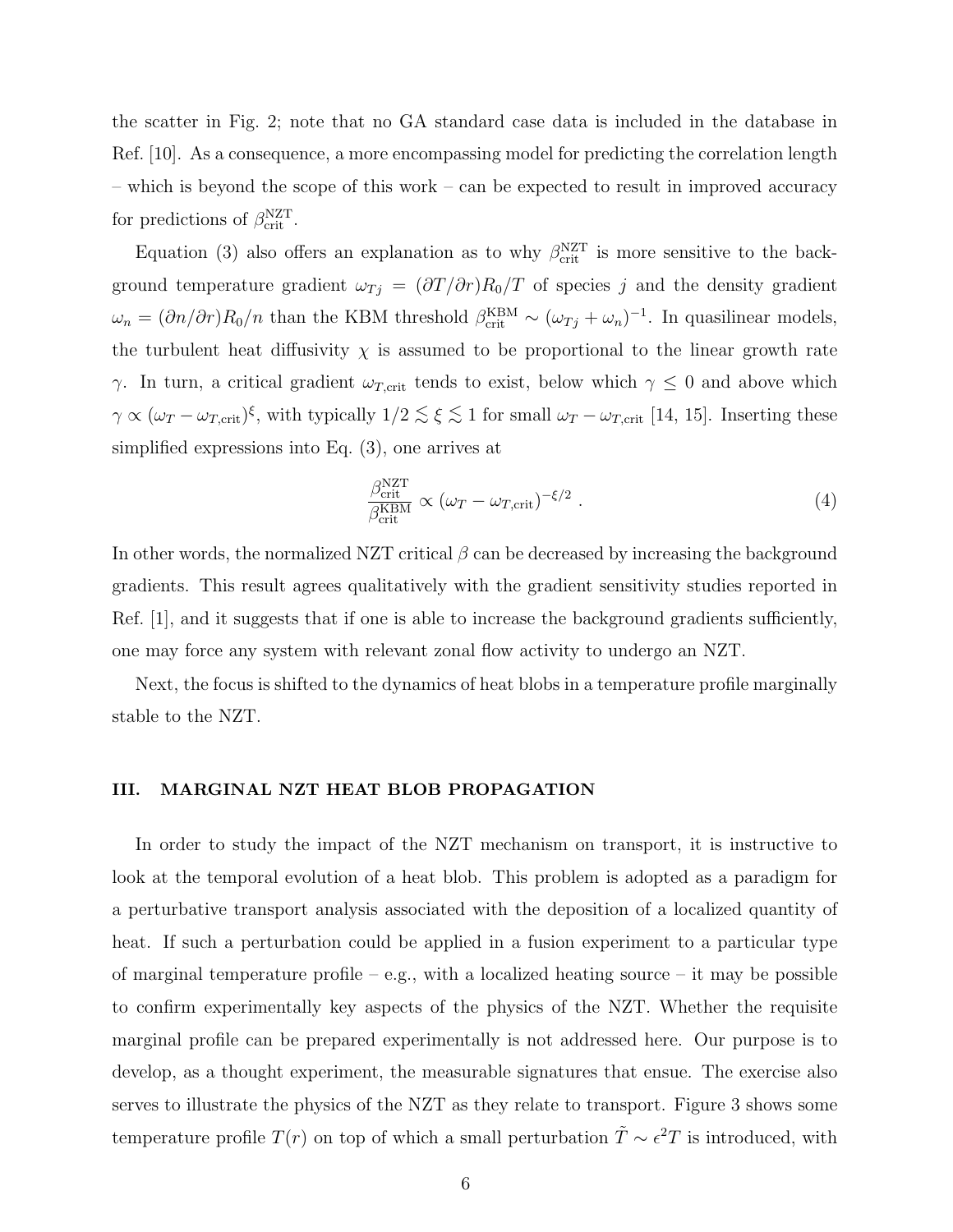

FIG. 3. (Color online) Temperature profile (solid line) with a small perturbation  $\tilde{T}$  (dotted line). Throughout r, the unperturbed profile is postulated to be marginally stable with regard to the NZT. In the shaded region, however, the NZT threshold is exceeded due to the perturbation-enhanced gradient.

 $\epsilon \ll 1$ . This heat blob is spatially confined such that  $\partial_x \tilde{T}$  may be of the same order as  $\epsilon \partial_x T$ —in other words, in part of the perturbed region, the temperature gradient is increased by a small increment. Furthermore, a number of assumptions are made:

- 1. The equilibrium can be characterized by a set of well-behaved, nested flux surfaces with flux label  $\psi$ .
- 2. The (unperturbed) temperature profile  $T(\psi)$  is stationary in the presence of a heat source and heat transport.
- 3. Throughout the radial range, purely conductive heat transport is caused by ITG turbulence. For simplicity, it is assumed that heat is injected by a source at the magnetic axis and removed by a heat sink at the plasma surface.
- 4. At all radial positions, the unperturbed system is marginally stable with respect to the NZT threshold:  $\beta(\psi) = \beta_{\text{crit}}^{\text{NZT}}(\psi)$ .

The last condition is likely the most difficult to comply with in a realistic system, but as the aim of this exercise is to study the NZT impact, it is useful to assume global marginality. Note not only that a host of effects (e.g., edge physics) is neglected, but also that implicit assumptions regarding the density and/or magnetic field profile follow from the the last assumption, namely, the NZT marginality condition. Moreover, the assumptions imply that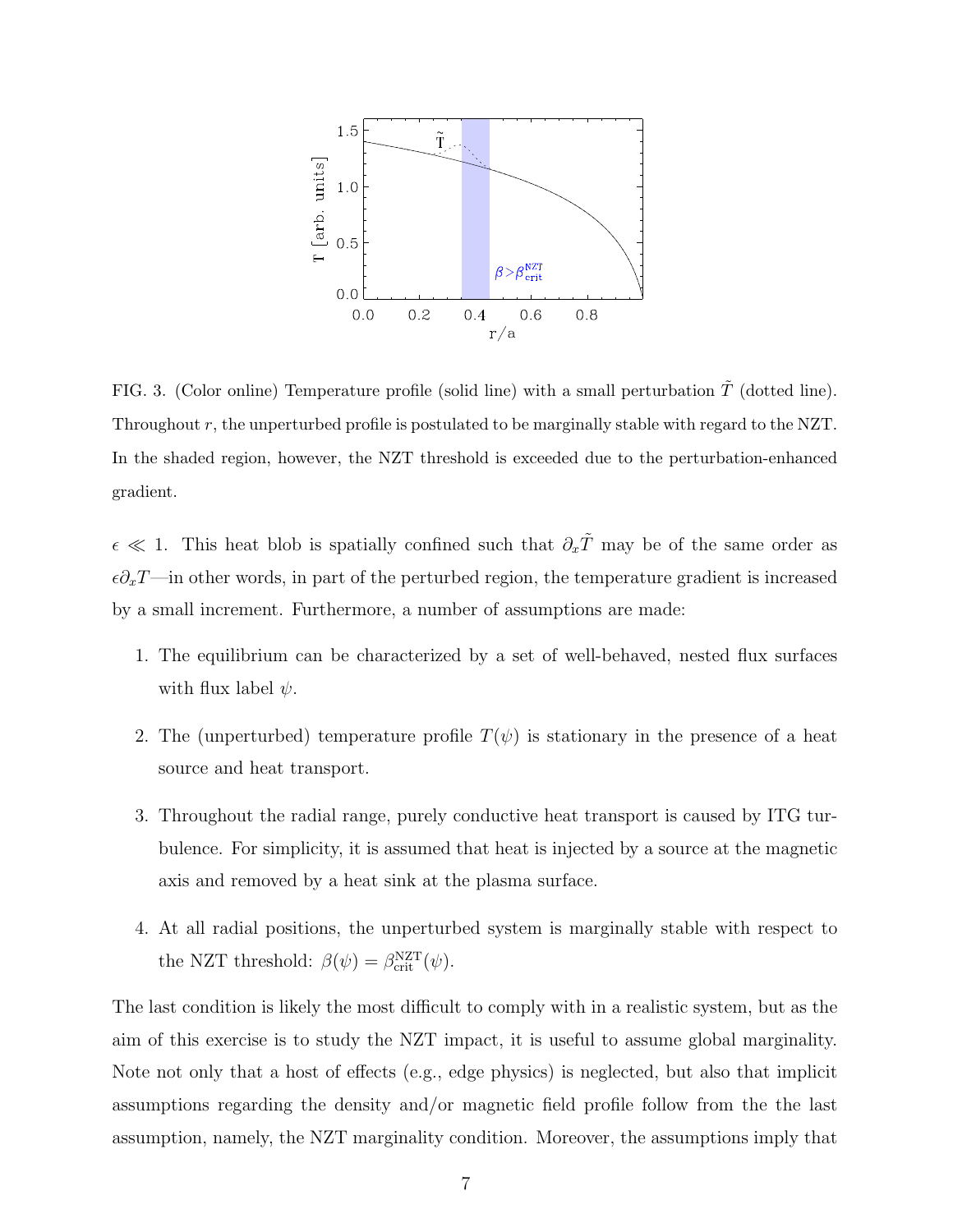the system is sufficiently far away from the ballooning threshold at all radial positions, and that the transport characteristics of the unperturbed profile are of ITG type.

Consider a diffusive temperature evolution equation

$$
\frac{\partial T(\psi)}{\partial t} - \nabla \cdot \chi(\psi) \nabla T(\psi) = S \tag{5}
$$

where S is a source and  $\chi(\psi)$  is the local heat flux of the ITG turbulence. If the profile is stationary, the diffusivity transports heat across each flux surface at the rate given by the source, yielding

$$
n_0 \int \! \mathrm{d}S_\psi \,\chi(\psi)\nabla T \cdot \hat{\psi} = q_a \;, \tag{6}
$$

where  $q_a = \int n_0 S d^3x$  is the rate of thermal energy supplied by the source,  $\hat{\psi}$  is the unit vector normal to the flux surface,  $dS_{\psi}$  is an element of area on the flux surface, and  $n_0$  is the plasma density at the source. If  $A_{\psi}$  is the flux surface area and  $L_T$  is the temperature gradient scale length, the local diffusivity must satisfy

$$
\chi(\psi) = \frac{q_a L_T(\psi)}{n_0 T(\psi) A_{\psi}} \,,\tag{7}
$$

to maintain a stationary profile.

One may consider a perturbation to this steady profile, created by some radially localized deposition of heat, raising the temperature locally. The temperature perturbation will create a region (see Fig. 3) where the temperature gradient is enhanced; this, however, causes the NZT threshold to decrease. Additionally, a very small increase in  $\beta \sim T + \tilde{T}$  occurs which can be neglected here due to the  $\epsilon$  ordering. Because the unperturbed system is marginally stable at every radial position, the perturbed system becomes NZT-unstable locally. It needs to be stressed that enhanced ITG transport will also act on  $\tilde{T}$ , on a timescale of  $\tilde{T}/q_a$ . As will be shown a posteriori, NZT action occurs on a faster timescale.

Figure 4 illustrates in a simplified way how the turbulence is undergoing its non-zonal transition. At  $t = 0$ , the temperature gradient of the marginal system is increased, leading to an NZT once the zonal flow has decayed sufficiently, at  $t = t_{\text{ZF}}$ . For simplicity, it is assumed that the turbulence is not affected by the zonal flow decay until the runaway phase. Exemplarily, in Fig. 5, actual turbulence undergoing an NZT is presented, for CBC parameters and at a  $\beta$  of 1.2%. While the specific temporal details of the turbulence obviously are far more irregular than in Fig. 4, the NZT-induced growth behavior is captured rather well by it. While it is not the aim of the present approach to capture encompassing transport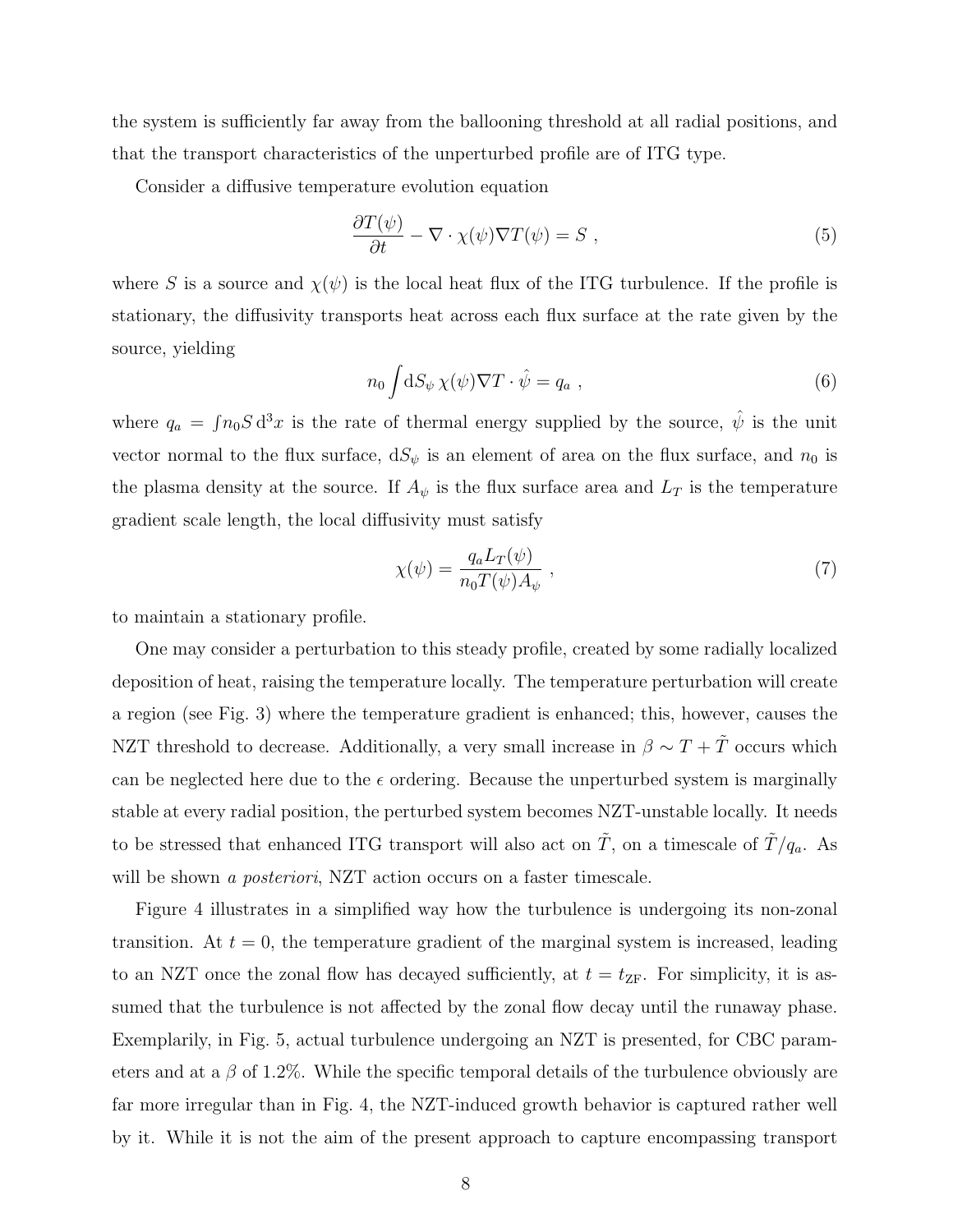

FIG. 4. (Color online) Cartoon of ITG turbulence undergoing an NZT, in terms of the time dependence of the heat diffusivity  $\chi$ . At  $t = 0$ , the temperature gradient of the marginal system is increased, leading to an NZT once the zonal flow has decayed sufficiently, at  $t = t_{\text{ZF}}$ . For simplicity, the turbulence is not affected by the zonal flow decay until the runaway phase.

physics, using this simple heat diffusion model is an intuitive choice—it is straightforward to repeat this calculation for different transport models.

Now, based on the previous assumption that ITG turbulence governs the heat transport throughout the radius, one can use this behavior to predict heat transport in the event that the NZT threshold is crossed locally. Quantitatively, and ignoring quasi-stationary fluctuations, the heat diffusivity at the radial position of the perturbation  $\psi_{\text{pert}}$  can thus be expressed as

$$
\chi(t, \psi_{\text{pert}}) = \chi_0(\psi_{\text{pert}}) \begin{cases} e^{2\gamma_{\text{ITG}}(\psi_{\text{pert}})[t - t_{\text{ZF}}]} & t \ge t_{\text{ZF}} \\ 1 & t < t_{\text{ZF}} \end{cases} \tag{8}
$$

Here,  $\chi_0$  denotes the heat diffusivity of the unperturbed system, and  $2\gamma_{\text{ITG}}$  is twice the linear ITG growth rate, given that  $\chi$  is a quantity quadratic in the turbulent amplitude and that the ITG mode undergoes exponential growth during a linear phase in the absence of the zonal flow saturation mechanism.

One can now estimate the time  $t<sub>d</sub>$  necessary for the diffusivity to transport the perturbed heat  $\tilde{T}$  away from  $\psi_{\text{pert}}$ . For  $t \geq t_{\text{ZF}}$ , heat transport is governed by the modified diffusion equation

$$
\frac{\partial (T + \tilde{T})}{\partial t} - \nabla \chi_0 e^{2\gamma_{\text{ITG}}(t - t_{\text{ZF}})} \cdot \nabla (T + \tilde{T}) = S \ . \tag{9}
$$

In order to be able to subtract the unperturbed diffusion equation, the term  $\nabla \cdot \chi_0 \nabla T$  is neutrally subtracted and added again. Focusing on only the perturbed part of the heat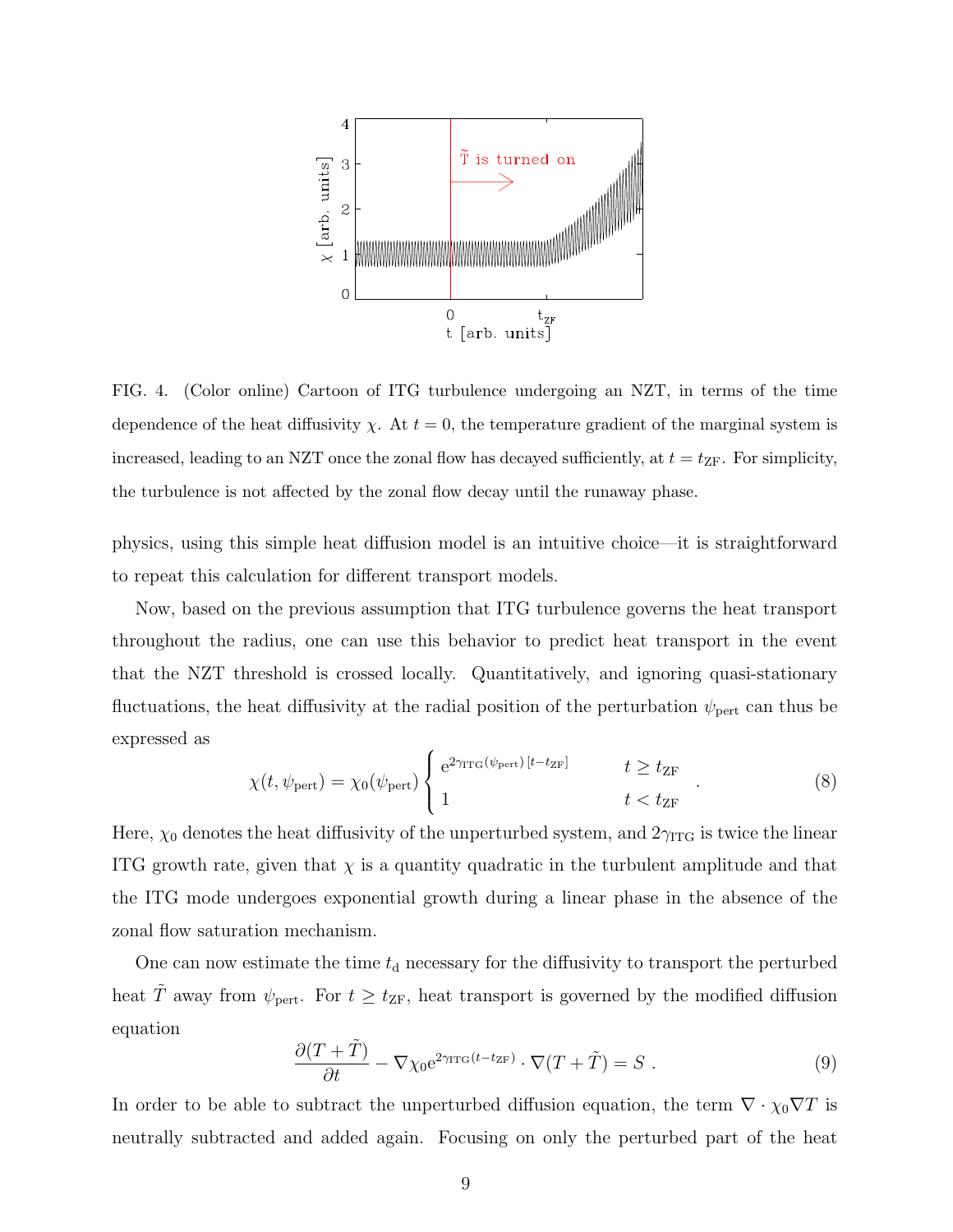

FIG. 5. (Color online) Example of an NZT-unstable simulation at the beginning of the nonzonal phase. Parameters are CBC with  $\beta = 1.2\%$ . Respectively, the black solid, red dashed, and blue dotted lines denote the ion and electron electrostatic heat fluxes, as well as the electron electromagnetic flux. This serves to illustrate the applicability of the idealized picture shown in Fig. 4: the end of the linear phase around  $t = 100$  corresponds to  $t = 0$  in the cartoon, whereas  $t_{ZF}$  may be placed near  $t = 130$ . The right side of the plot, with a rescaled y axis, shows the phase of high-flux, second saturation.

transport, this equation reduces to

$$
\frac{\partial \tilde{T}}{\partial t} - \nabla \chi_0 e^{2\gamma_{\text{ITG}}(t - t_{\text{ZF}})} \cdot \nabla T + \nabla \cdot \chi_0 \nabla T = 0 , \qquad (10)
$$

where the last term is negligible, as it involves much slower background transport time scales, and therefore

$$
\frac{\partial \tilde{T}}{\partial t} - \nabla \chi_0 e^{2\gamma_{\text{ITG}}(t - t_{\text{ZF}})} \cdot \nabla T = 0 \tag{11}
$$

Here, the diffusive term is transport of the large, unperturbed temperature by the greatly enhanced diffusivity involving  $\gamma_{\text{ITG}}$ . This expression is now integrated over the volume enclosed by  $A_{\psi}$  and over time up to  $t_{d}$ , yielding

$$
\int d^3x \,\tilde{T} = \frac{\chi_0}{2\gamma_{\rm ITG}} \left( e^{2\gamma_{\rm ITG}(t_{\rm d}-t_{\rm ZF})} - 1 \right) \frac{T}{L_T} A_\psi \tag{12}
$$

In the last step, the time integration had a lower integration limit of  $t_{ZF}$ , due to the fact that for  $t < t_{\text{ZF}}$ , the faster non-zonal transport process does not yet act on the temperature profile. Using Eq. (7) to replace  $\chi_0$  with  $q_a$  and solving for  $t_d$ , one obtains

$$
t_{\rm d} = t_{\rm ZF} + \frac{1}{2\gamma_{\rm ITG}} \ln\left(\frac{n_0 \int d^3x \, \tilde{T}}{2\gamma_{\rm ITG} q_a} + 1\right) \approx t_{\rm ZF} + \frac{1}{2\gamma_{\rm ITG}} \ln\left(\frac{n_0 \int d^3x \, \tilde{T}}{2\gamma_{\rm ITG} q_a}\right) \,. \tag{13}
$$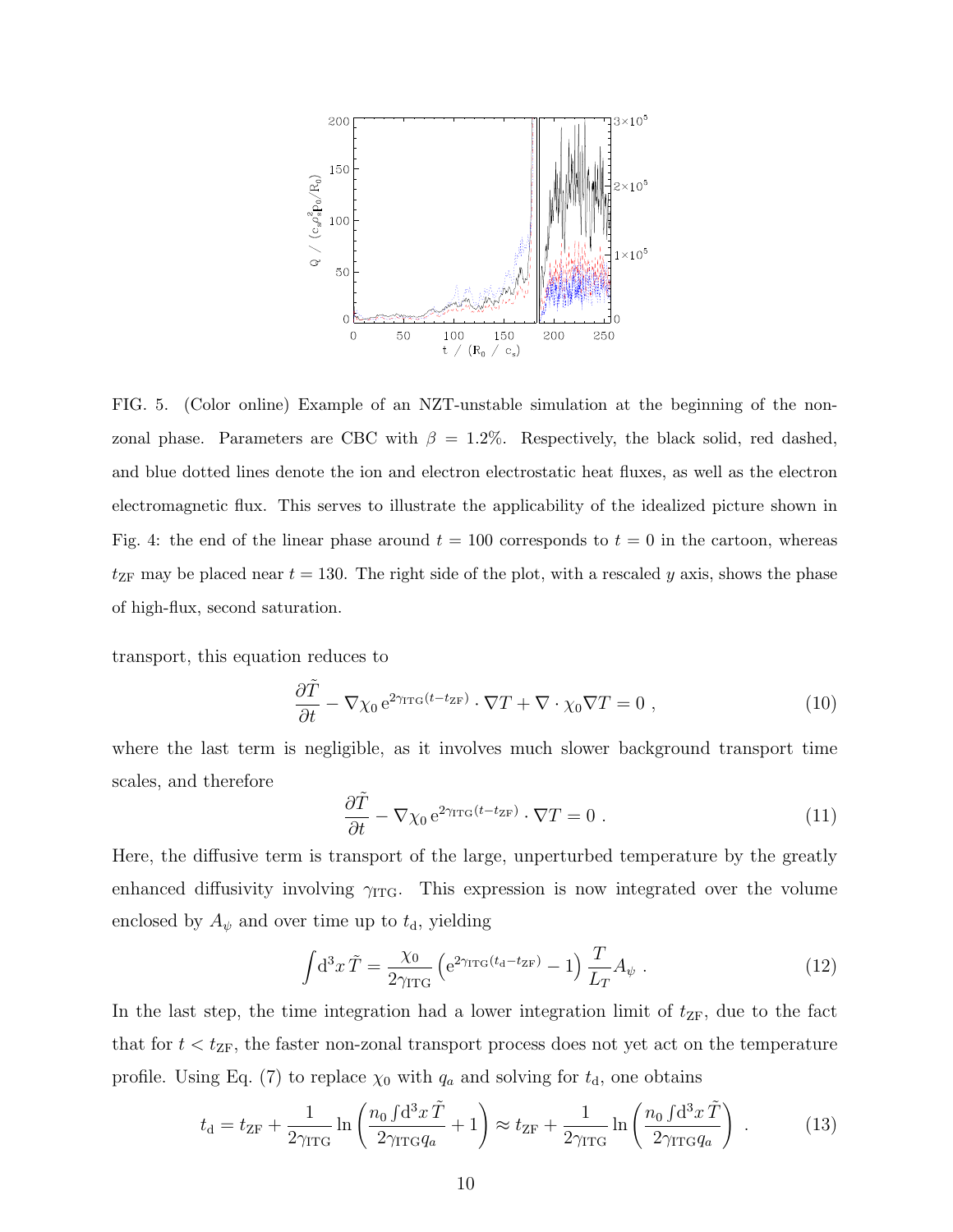As the standard ITG turbulence would dissipate a small heat perturbation at a rate of approximately  $\tilde{T}/q_a$ , this expression combines the regular microturbulent diffusion process with an enhanced rate  $\gamma_{\text{ITG}}^{-1}$  in a geometric mean. The disparity of the two scales mixed in this expression makes it possible to drop the second term in the logarithm, by assuming a large-argument expansion. It is important to note that while the argument is large, it may not be so large as to increase  $t<sub>d</sub>$  until it reaches the second saturation phase (see Fig. 5). There tends to be, however, a sufficient time span which satisfies all requirements; in Fig. 5, the simulation achieves second saturation after  $t_d \gg \gamma_{\rm ITG}^{-1}$ , underscoring the applicability of this approach.

Since both  $t_{\text{ZF}}$  and  $\gamma_{\text{ITG}}^{-1}$  are very small compared with  $\tilde{T}/q_a$ , NZT-aided dissipation of a heat blob occurs on extremely fast time scales. Therefore, heating a system to the point where it is NZT-unstable for longer periods of time is not feasible—instead,  $\beta_{\text{crit}}^{\text{NZT}}$  can be expected to constitute an extremely stiff limit (which can alternatively be interpreted as a limit on the pressure gradient).

# IV. SUMMARY

The quantities central to field line decorrelation – and, by extension, to the physics underlying the non-zonal transition – are the half-turn displacement  $\Delta r_{1/2}$  and the correlation length  $\lambda_{Bxx}$ . Using a database of gyrokinetic turbulence simulations, as well as matching with previous analyses,  $\Delta r_{1/2}$  has been expressed as a function of  $\beta$  and the heat diffusivity  $\chi_{\text{eff}}$ , whereas  $\lambda_{Bxx}$  was found to vary weakly and was thus replaced by its database average. With these manipulations, a simple rule was derived at which  $\beta_{\text{crit}}^{\text{NZT}}/\beta_{\text{crit}}^{\text{KBM}} \approx 8.6/(q_0 \chi_{\text{eff}}^{1/2})$ one may expect an NZT to occur.

In a separate effort, the transport properties of a system were investigated which is marginally stable,  $\beta = \beta_{\text{crit}}^{\text{NZT}}$ . When perturbed through the imposition of a heat blob  $T \ll T$ , it was found that said heat blob is diffusively transported on a time scale much faster than the usual transport time, namely one that involves the linear growth time of the ITG instability. Therefore, it is concluded that, given certain conditions are met, the NZT may provide a very efficient transport channel which makes it all but impossible to operate a fusion experiment well within an NZT regime. Instead,  $\beta_{\text{crit}}^{\text{NZT}}$  sets a strict operational limit.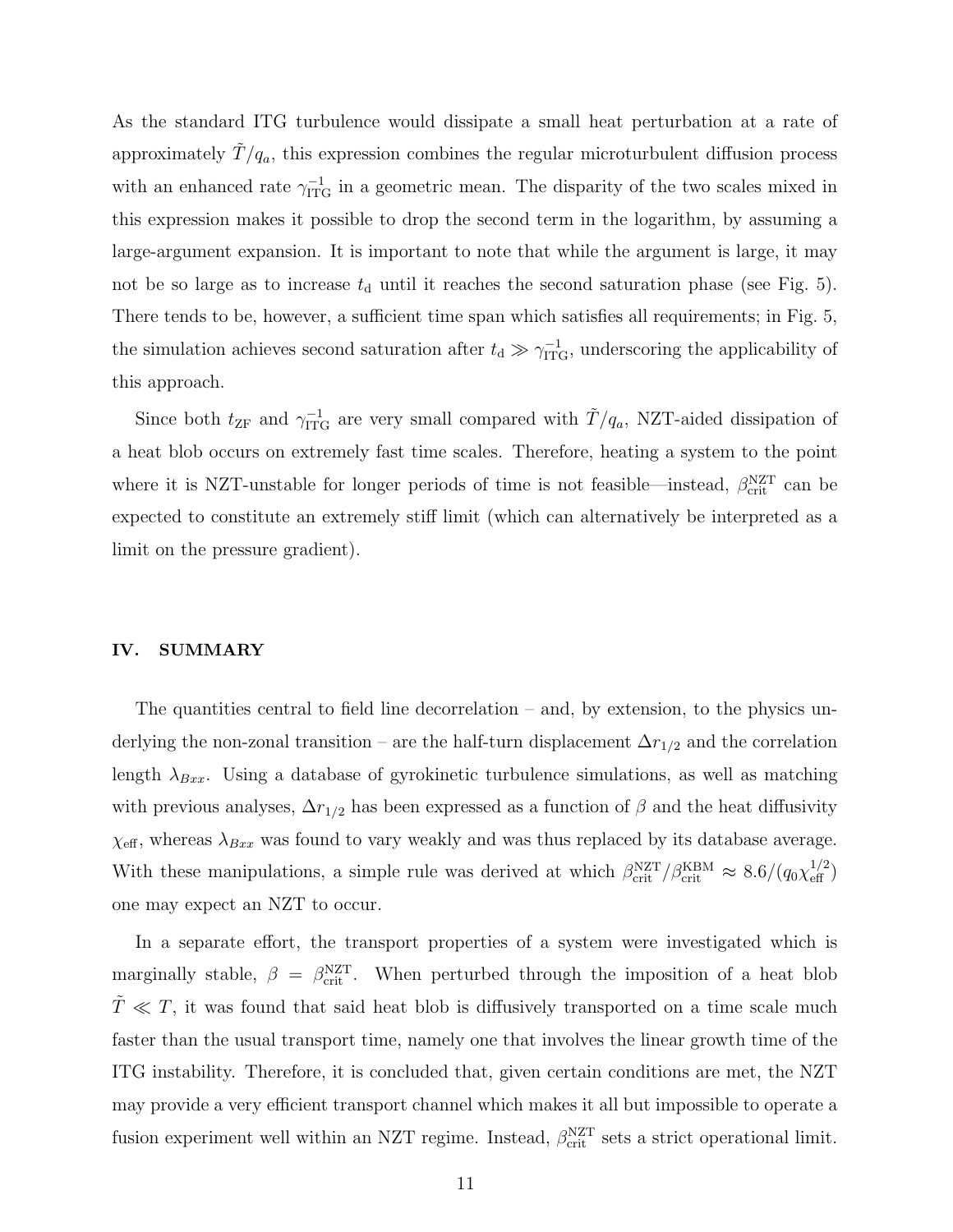# ACKNOWLEDGMENTS

W.M. Nevins, F. Jenko, T. Görler, and D. Told have made essential contributions to the research focused on the non-zonal transition—for which the authors are deeply grateful.

- [1] M.J. Pueschel, P.W. Terry, F. Jenko, D.R. Hatch, W.M. Nevins, T. Görler, and D. Told, Phys. Rev. Lett. 110, 155005 (2013)
- [2] M.J. Pueschel, D.R. Hatch, T. Görler, W.M. Nevins, F. Jenko, P.W. Terry, and D. Told, Phys. Plasmas 20, 102301 (2013)
- [3] W.M. Nevins, E. Wang, I. Joseph, J. Candy, S.E. Parker, Y. Chen, and G. Rewoldt, Turbulence-Driven Magnetic Reconnection, American Physical Society, 51st Annual Meeting of the APS Division of Plasma Physics (2009)
- [4] R.E. Waltz, Phys. Plasmas 17, 072501 (2010)
- [5] M.N. Rosenbluth and F.L. Hinton, Phys. Rev. Lett. 80, 724 (1998)
- [6] W.M. Nevins, J. Candy, S. Cowley, T. Dannert, A. Dimits, W. Dorland, C. Estrada-Mila, G.W. Hammett, F. Jenko, M.J. Pueschel, and D.E. Shumaker, Phys. Plasmas 13, 122306 (2006)
- [7] M.J. Pueschel, T. Görler, F. Jenko, D.R. Hatch, and A.J. Cianciara, Phys. Plasmas 20, 102308 (2013)
- [8] P.W. Terry, M.J. Pueschel, D. Carmody, and W.M. Nevins, Phys. Plasmas 20, 112502 (2013)
- [9] E. Wang, W.M. Nevins, J. Candy, D. Hatch, P. Terry, and W. Guttenfelder, Phys. Plasmas 18, 056111 (2011)
- [10] M.J. Pueschel, F. Jenko, M. Schneller, S. Günter, and G. Tardini, Nucl. Fusion 52, 103018 (2012)
- [11] R.E. Waltz, Phys. Fluids 28, 577 (1985)
- [12] A.M. Dimits, G. Bateman, M.A. Beer, B.I. Cohen, W. Dorland, G.W. Hammett, C. Kim, J.E. Kinsey, M. Kotschenreuther, A.H. Kritz, L.L. Lao, J. Mandrekas, W.M. Nevins, S.E. Parker, A.J. Redd, D.E. Shumaker, R. Sydora, and J. Weiland, Phys. Plasmas 7, 969 (2000)
- [13] M.J. Pueschel and F. Jenko, Phys. Plasmas 17, 062307 (2010)